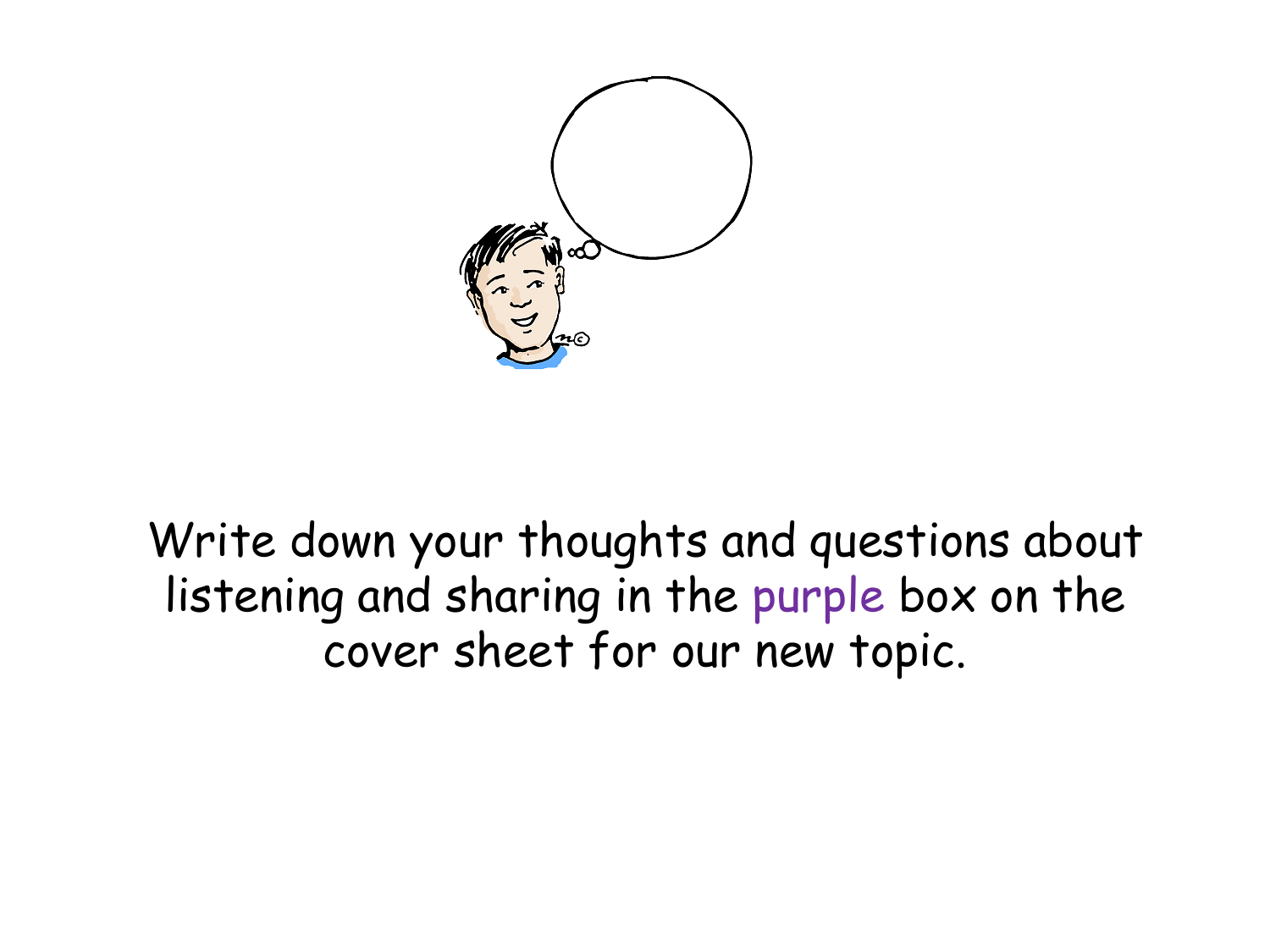

#### **Monday 1st February 2021**

#### **L.O: To explore, discuss and compare with others my own and their ideas about sharing with one another.**

I can explore, discuss and compare with others my own and their ideas about sharing with one another.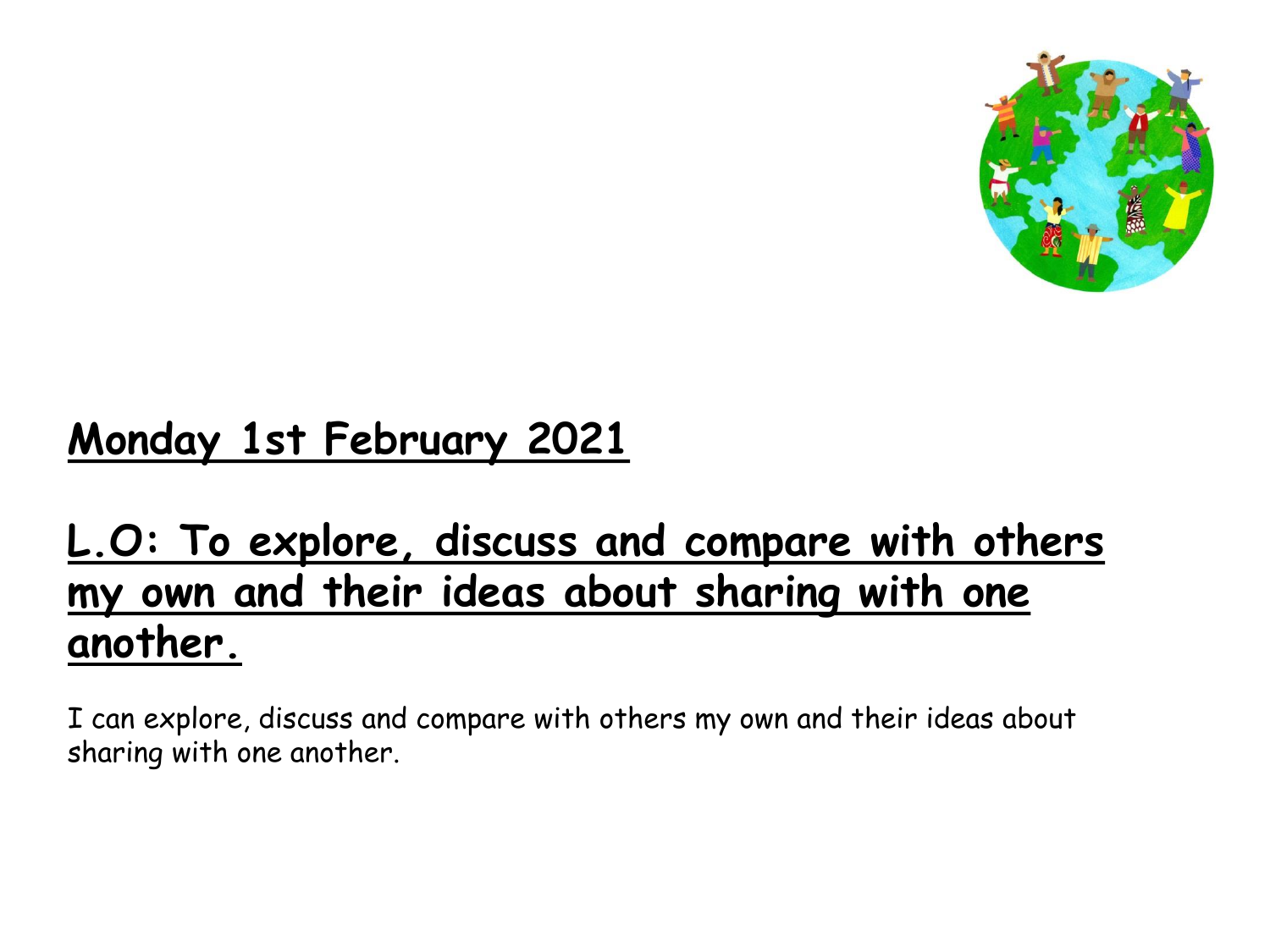

In the name of the Father, Son and the Holy Spirit. Amen.

Father God, we thank you that you give us your beautiful world to share with all our brothers and sisters. Help us to be better at sharing the things you give to us so generously.

In the name of Jesus we pray. Amen.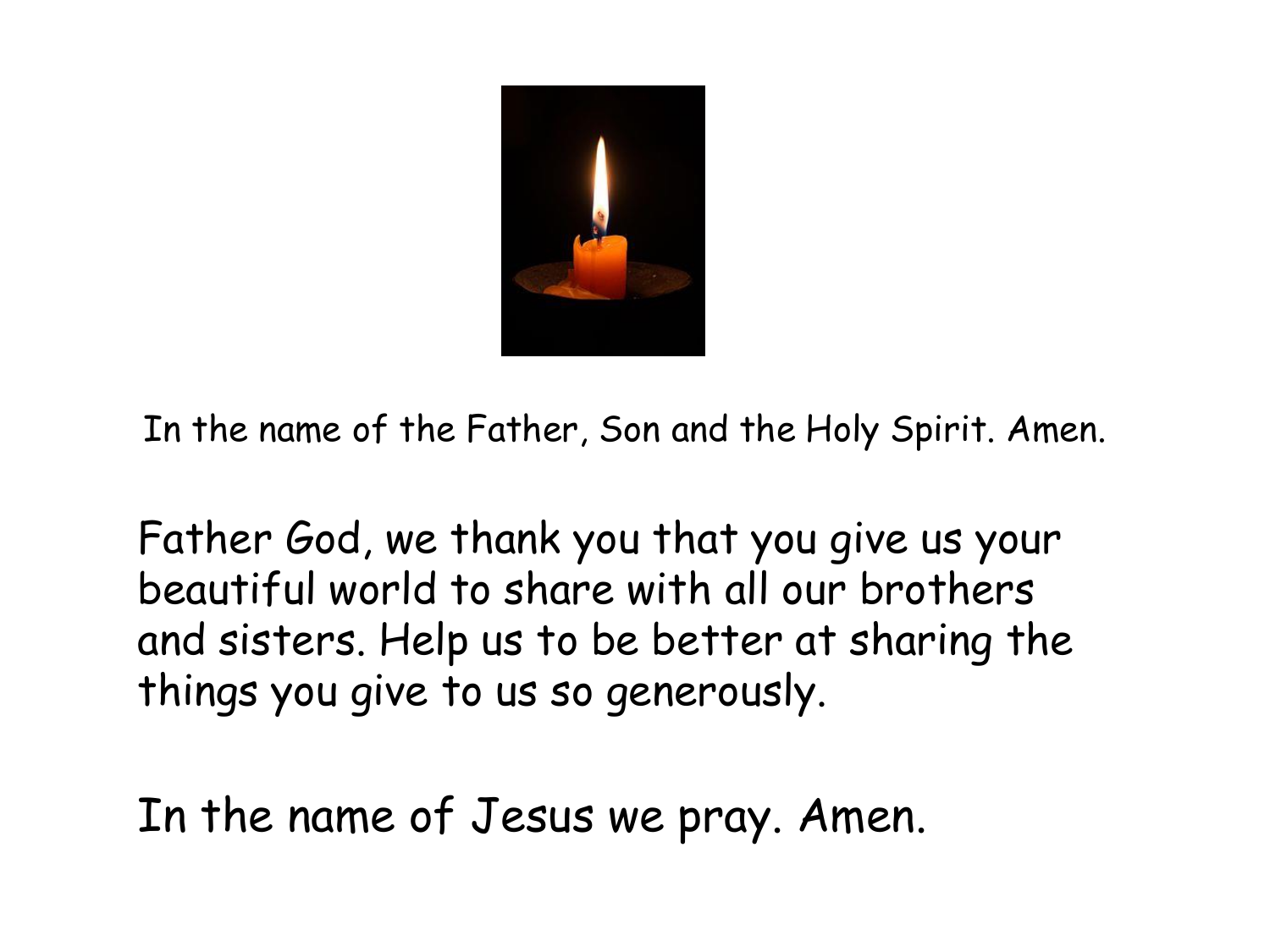Talk about the importance of listening: share any experiences of what happens when you didn't listen.

#### **SOME KEY QUESTIONS**

- <sup>Q</sup> What did you miss when you didn't listen? <sup>Q</sup> What happens when people don't listen to
- you?
- <sup>Q</sup> How do you feel when you know you are listened to?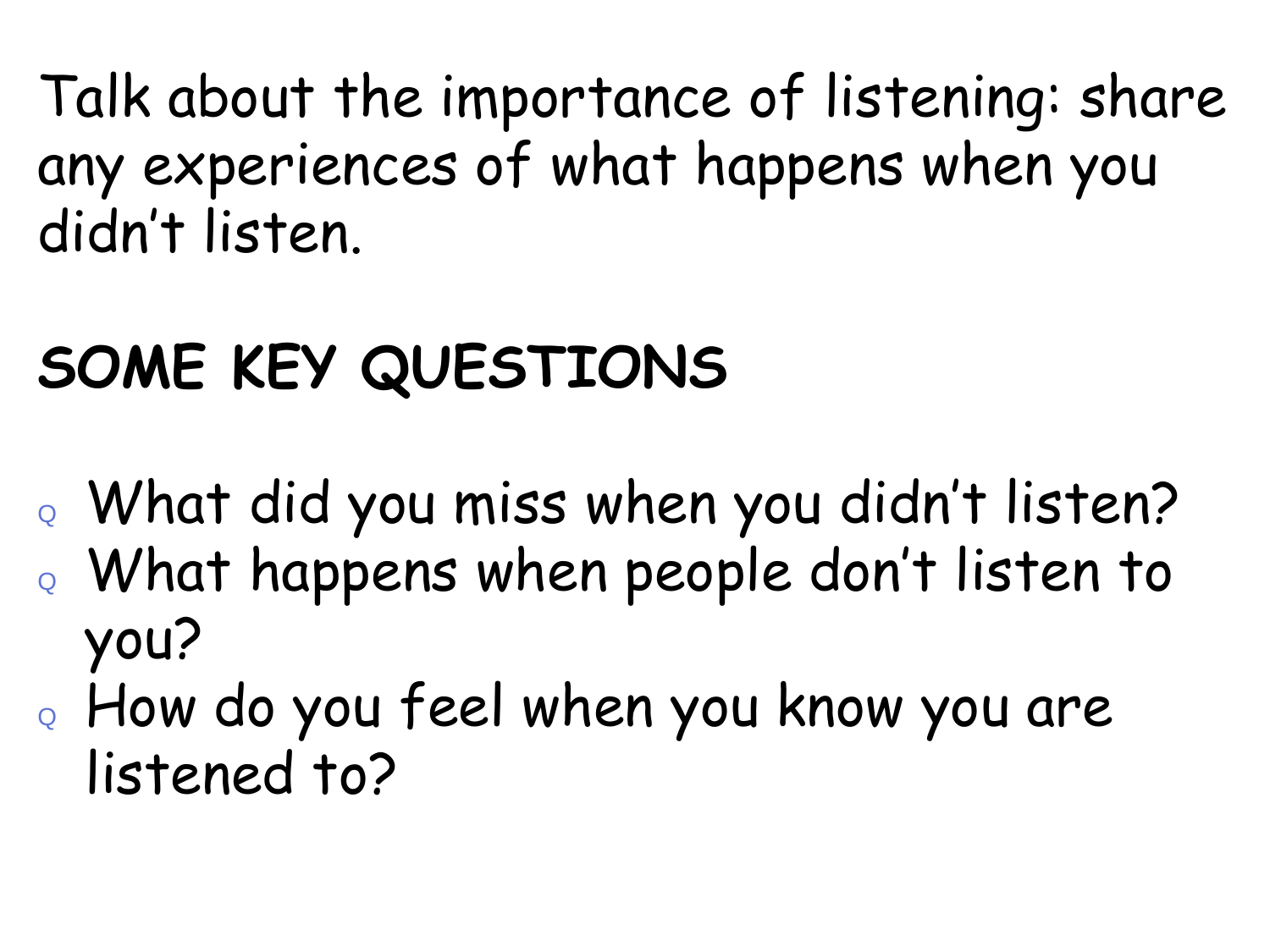**What's so important about listening and sharing?**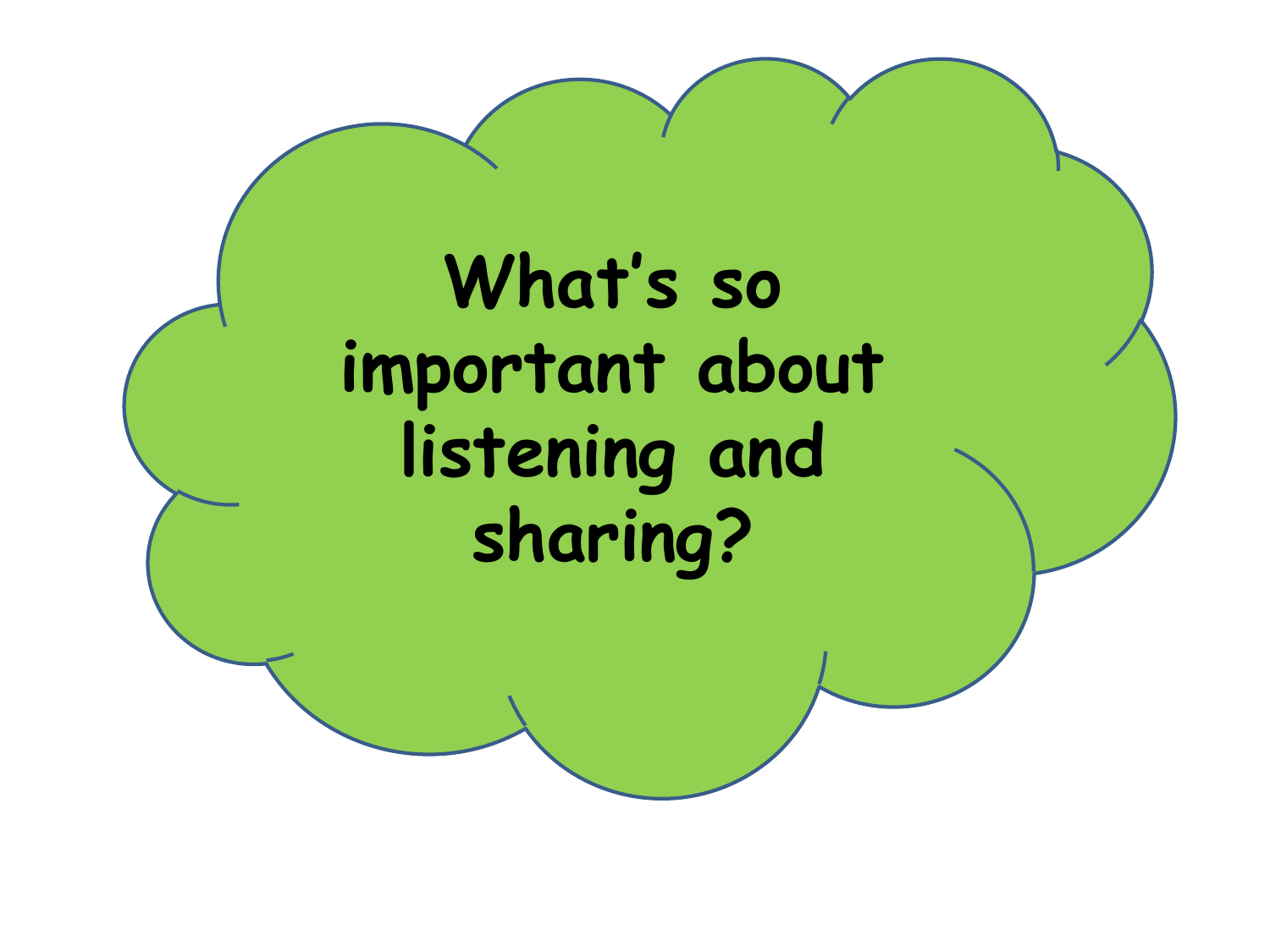### Sharing

#### Stone Soup

[http://www.youtube.com/watch?v=P\\_TXIoiuBd4](http://www.youtube.com/watch?v=P_TXIoiuBd4)

<http://youtu.be/QXyLcrOFFEs>

<http://www.speakaboos.com/story/stone-soup>

<http://www.michaelppowers.com/prosperity/stonesoup.html>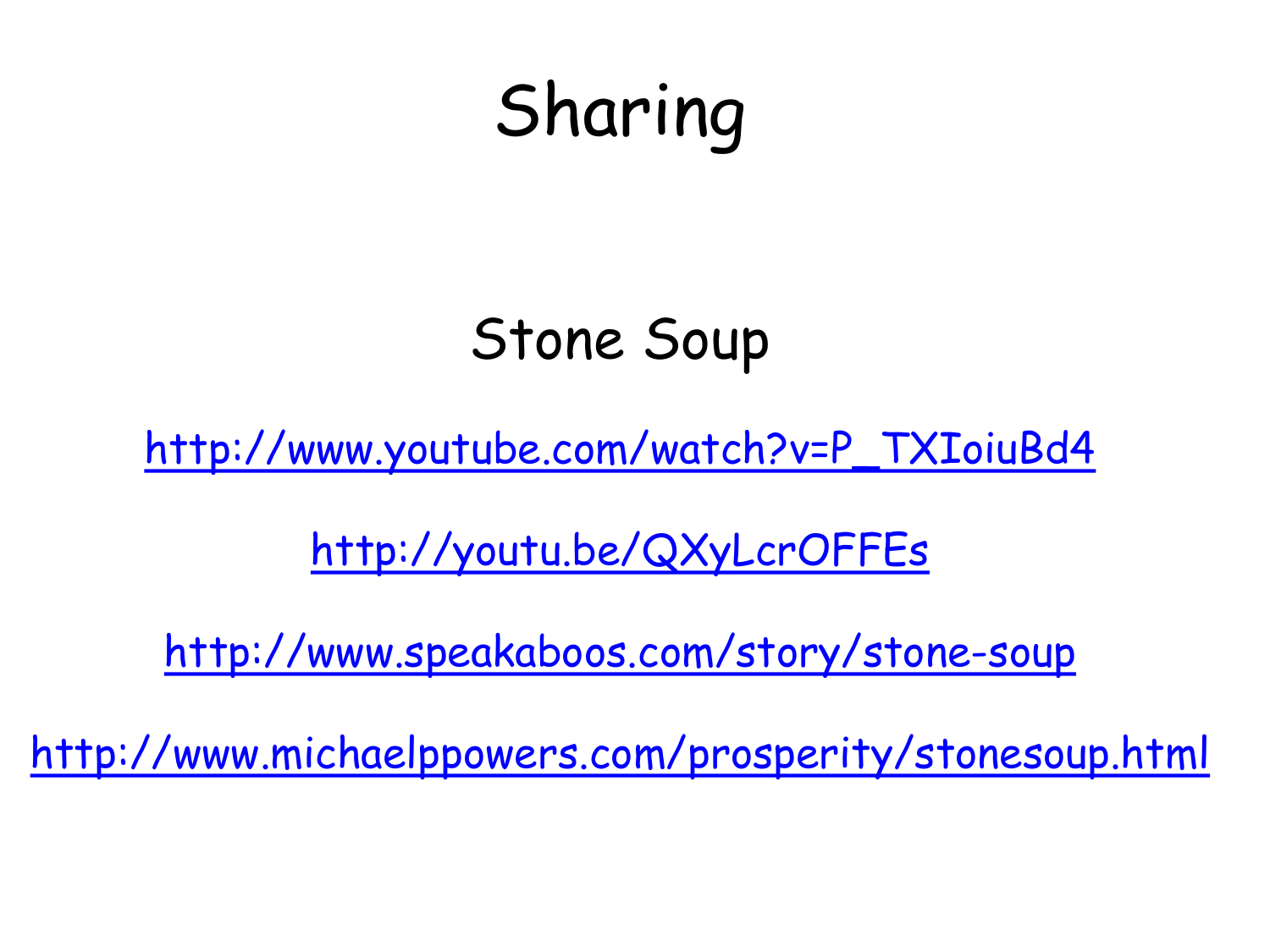#### **Stone Soup**

One day, a poor man was walking along when he came to a village. As he approached it, the villagers thought, 'Here is a beggar and we don't have much ourselves'. They started going towards their homes, hoping he would go away, and they would not have to share anything.

¢

G.

◉

G

G

G

۰

G. i٥

G

G.

 $\bullet$ Ξэ

G iО

۰ 50

- 0 ᅊ

ы

The man called out that he was hoping for somewhere to sleep and a meal. The villagers told him to go away and that they had not got enough to eat themselves. The man told them he had everything for a meal and that he was thinking of making stone soup for everyone. He took a stone out of his pocket and an iron cooking pot out of his bag.

He started to build a fire and fill the pot with water. He put his stone into the boiling water. The villagers came out of their houses and watched as the man sniffed the contents of the pot and licked his lips. "That is good," he said, "it just needs a pinch of salt and some parsley."

"I can give you some," a villager responded, and she returned with parsley, salt and a cabbage.

"Thank you," remarked the man, "I once had stone soup with cabbage and some carrots and it was really delicious." Then another villager said, "Well, as it happens, I do have a few carrots." He returned with some carrots and a turnip. So, it went on until there were potatoes, onions and mushrooms. Someone even had some loaves of bread.

When it was ready everyone sat down and enjoyed a really lovely soup. There was enough for the entire village. When the man left the next morning, one of the villagers, stopped him and said, "I would like to buy your magic stone. You have given us the greatest of gifts the secret of how to make soup from stones. We shall never forget." The man replied. "The stone is not the greatest gift, but sharing is. It is only by sharing that we may make a feast."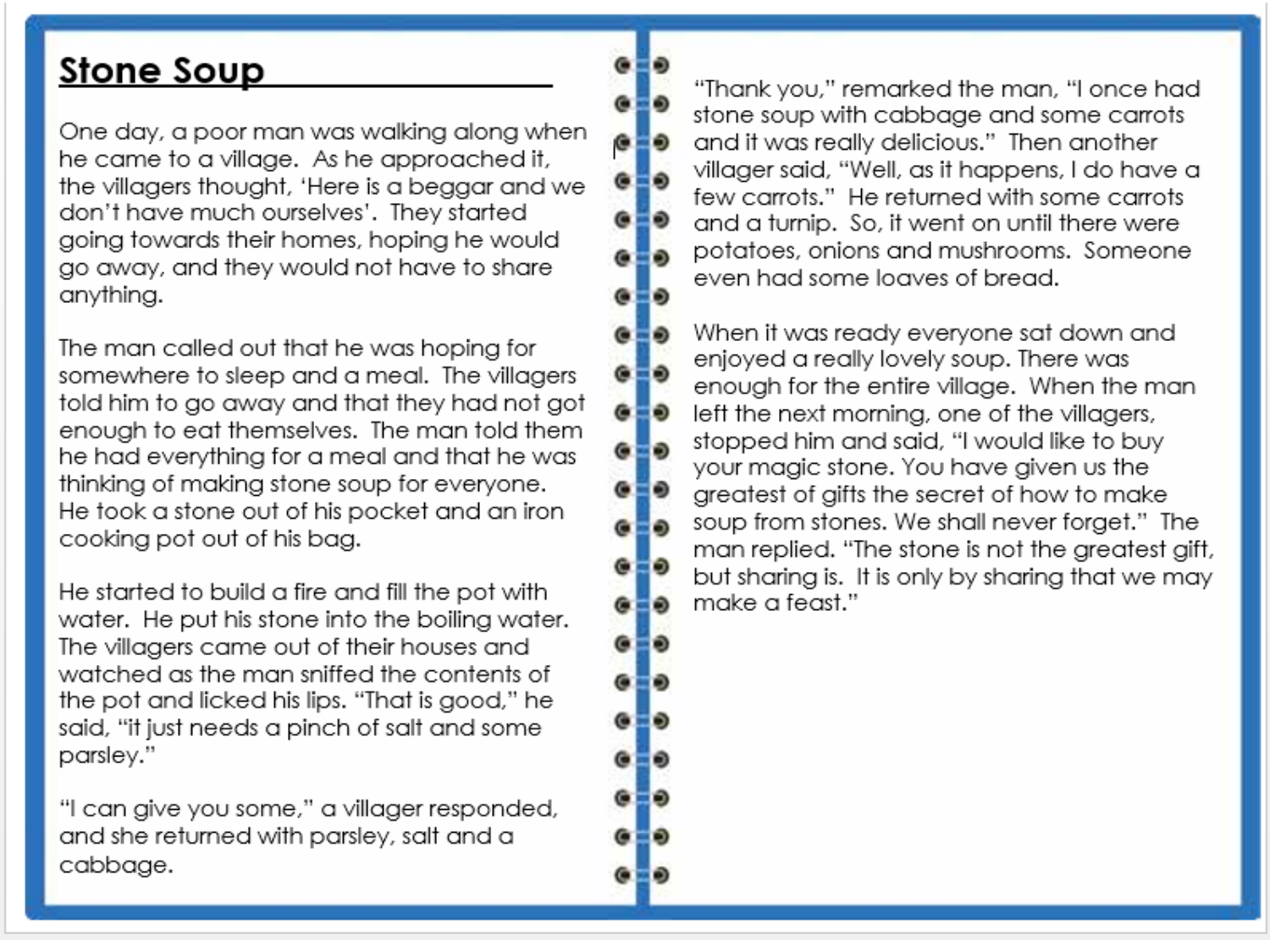## Questions

- What do you think of the villagers?
- Why were they afraid to let the man into their homes?
- What started the sharing?
- What lesson did the villagers learn?
- What is the cost of sharing?
- What are the joys of sharing?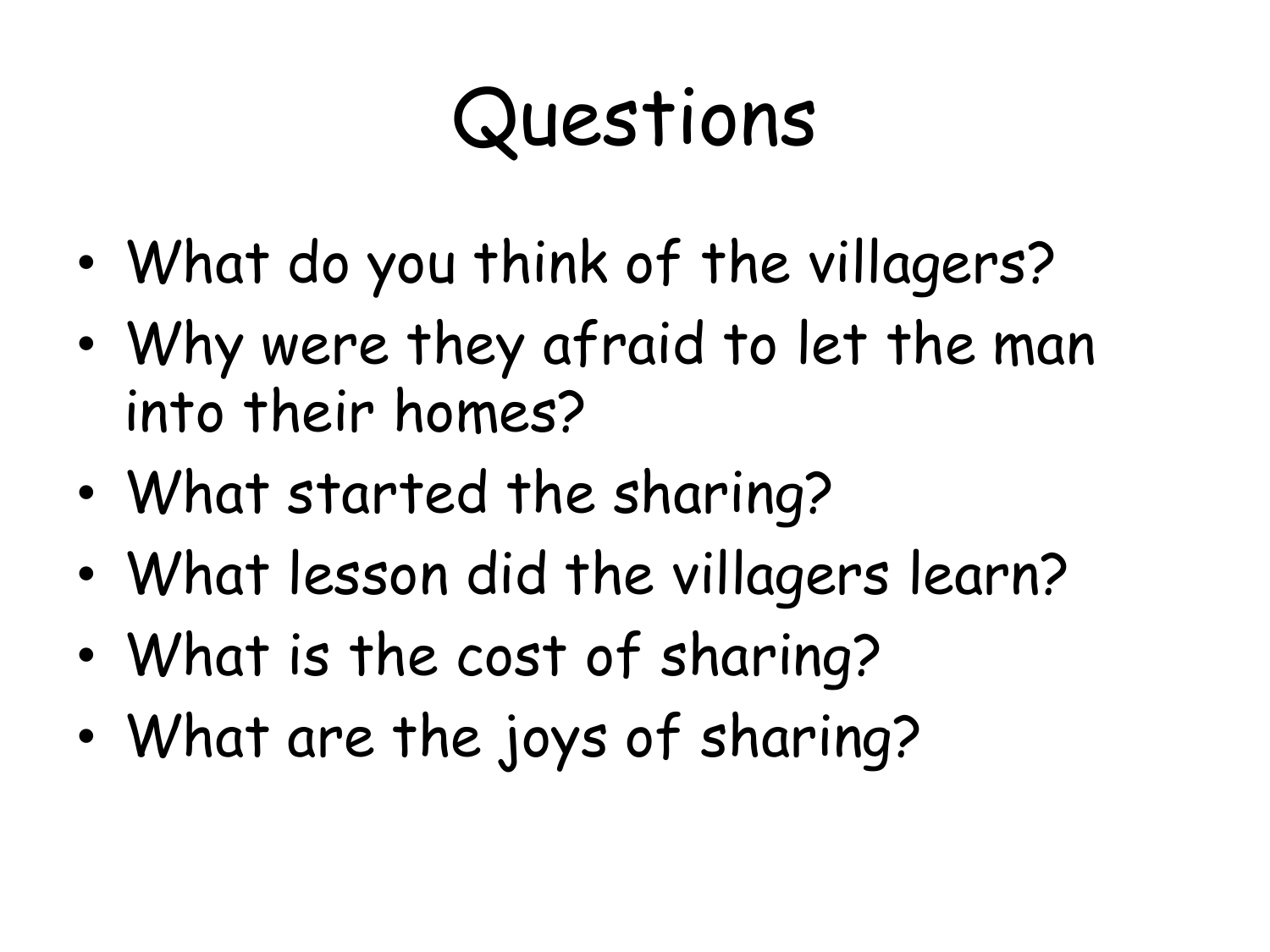## Centre-point, Boston



-Supports the homeless locally -Supports those who are lonely and vulnerable -It is a day centre for people who are homeless or socially or economically excluded. People can receive advice on Housing advice,

-Facilities include: Showers, laundry, clothing store. Snacks, food parcels. Furniture and household goods supply for reuse..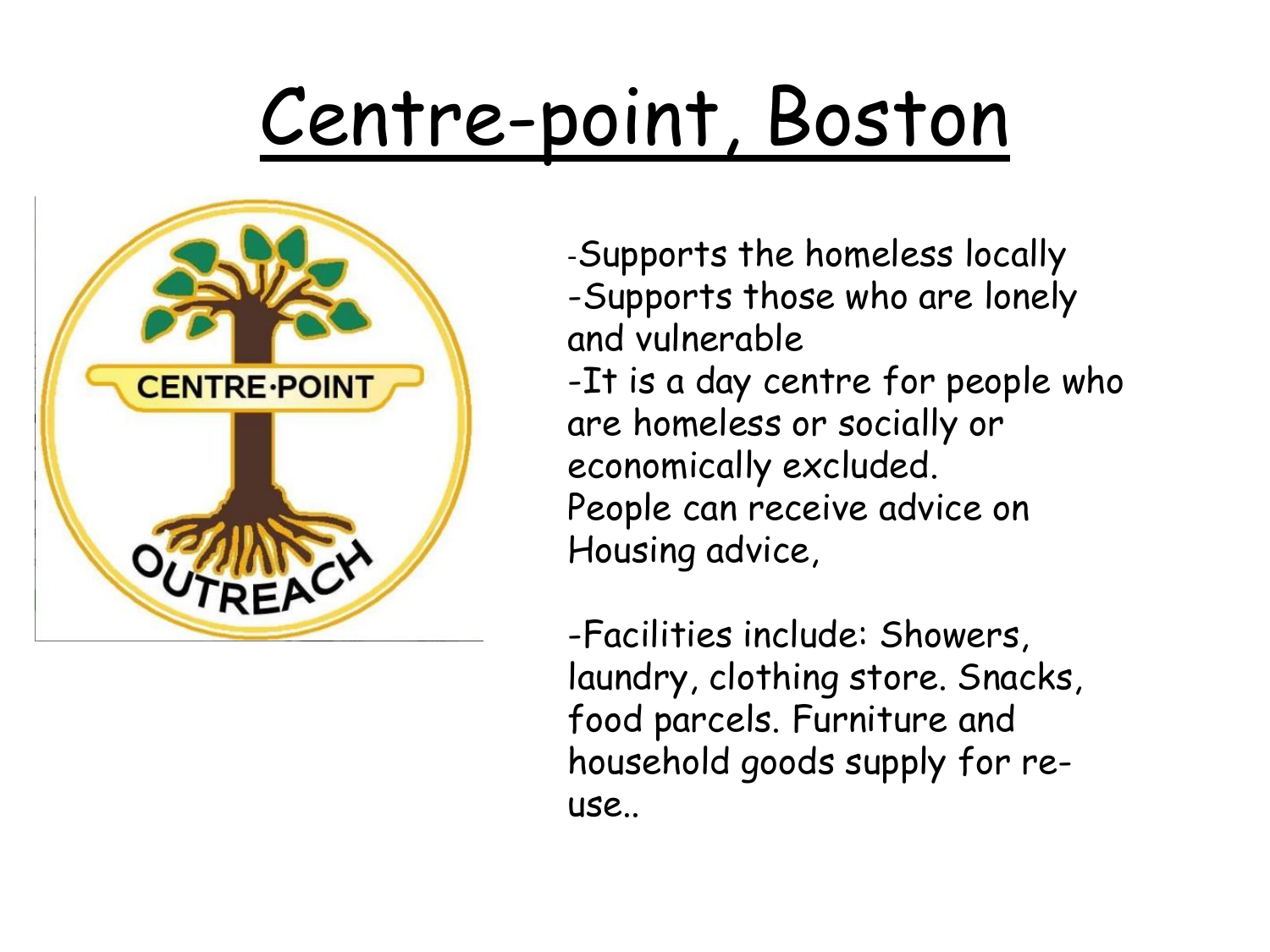

#### Supporting Centre-point:

#### **THANK YOU FOR YOUR SUPPORT! DURING OCTOBER 2019**

Donations to Centrepoint Outreach & Shop purchases have enabled us to:

- Help 46 homeless people
- · Provide food, furniture, household items, clothing & bedding on 843 occasions to those most in need.
- Our staff dealt with 800 enquiries.
- **-1186** visits were made to our Drop In Centre.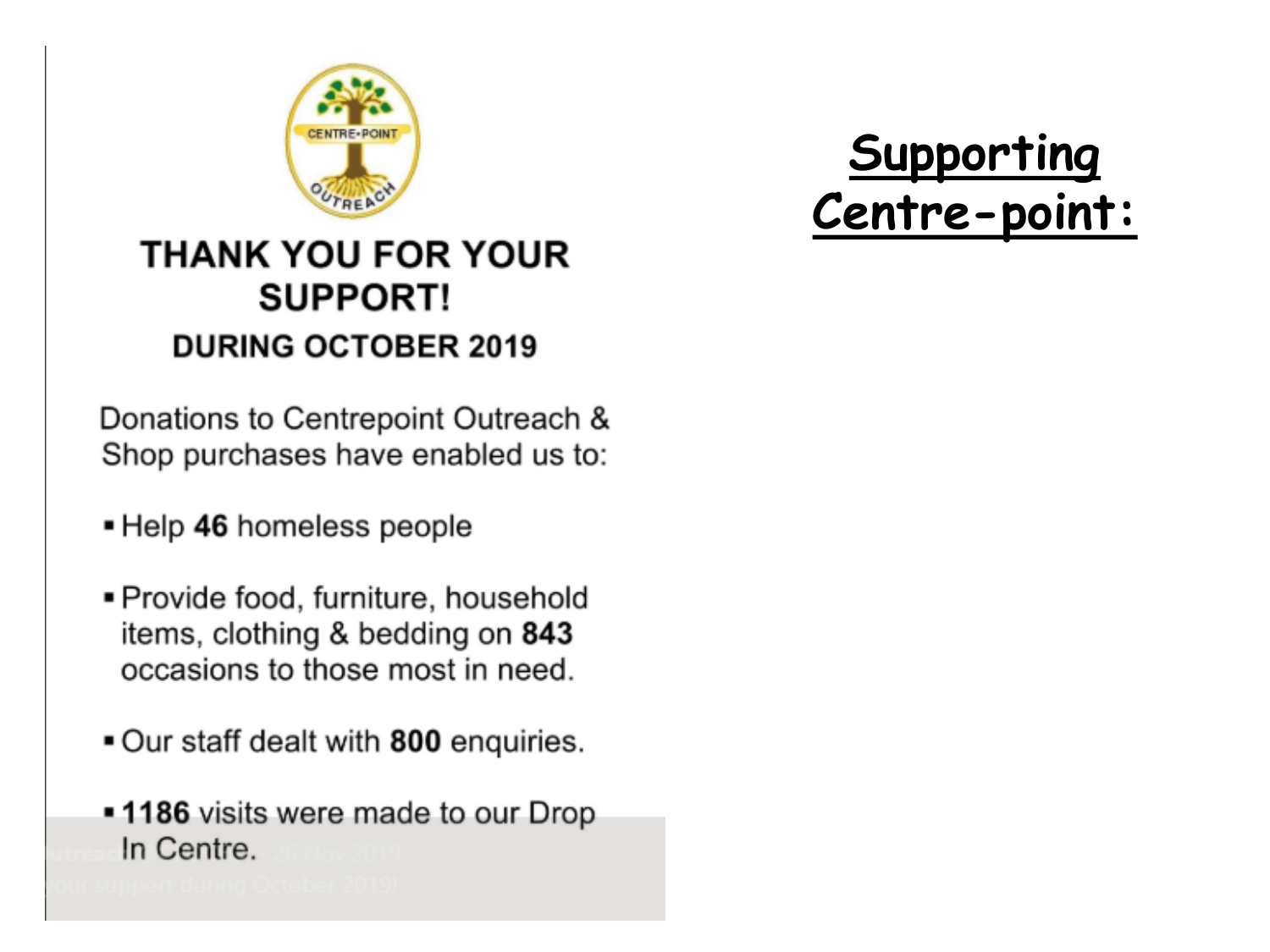### Create a poster:

- Include the logo
- Information for about Centre-point
- What donations they need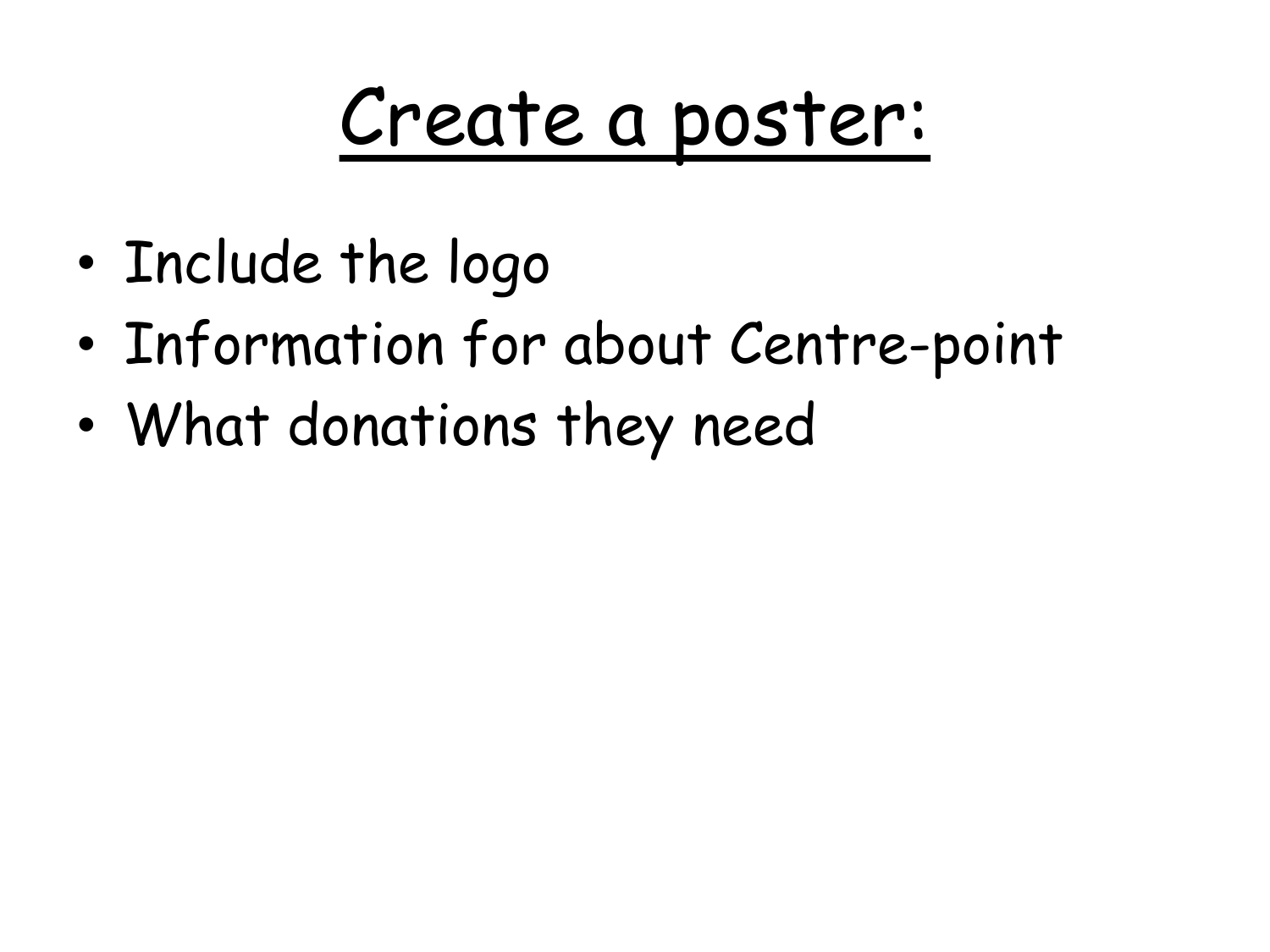# **Complete a heart**

• How do you feel when you donate to centre-point or helped others who are less fortunate?

I felt happy knowing that I have helped someone else like Jesus does.



**Complete a heart and wonder bubble for your books- write in full sentences.**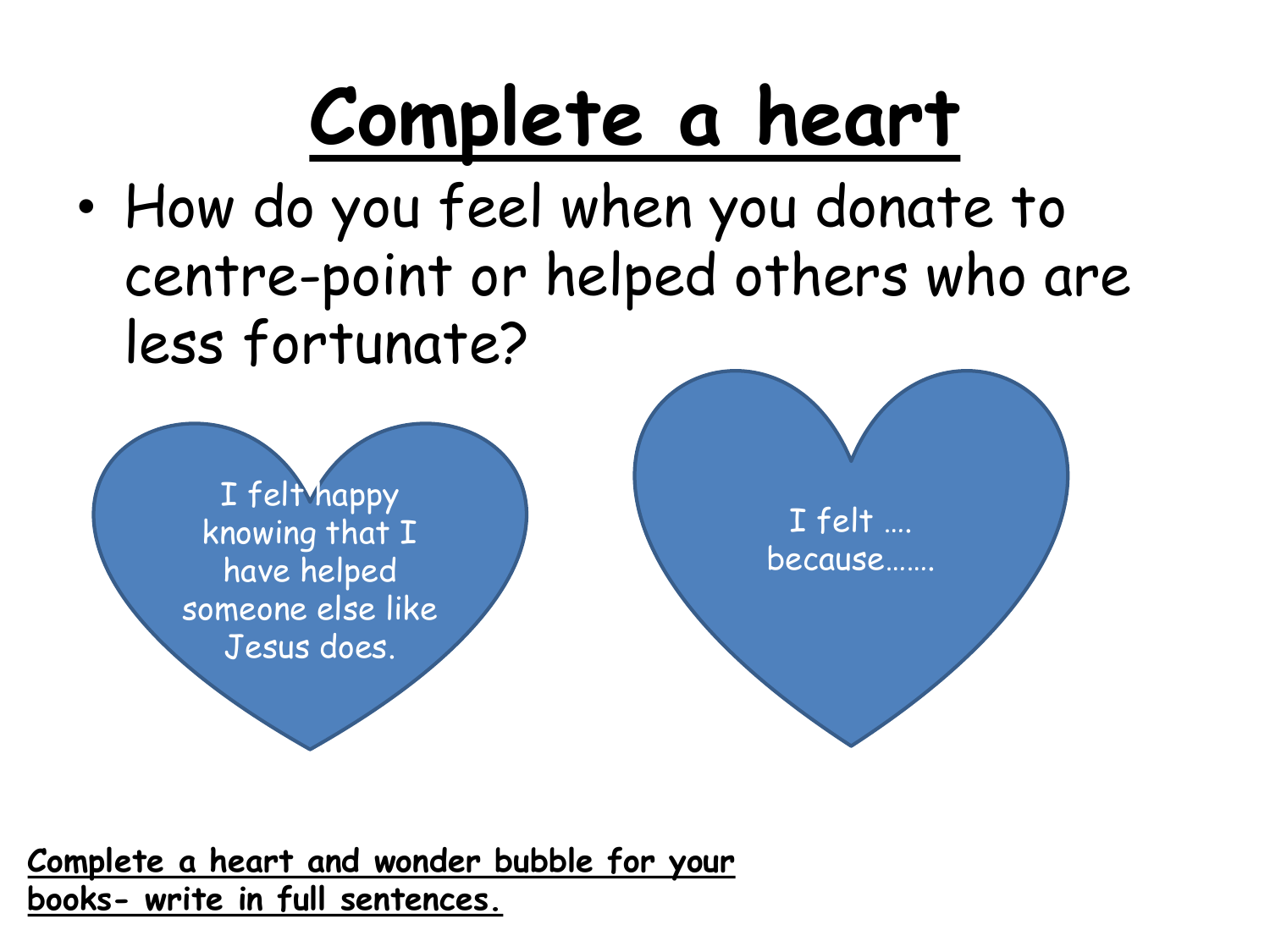## **Complete a wonder bubble**

I wonder what it would feel like to have no food etc

What do you wonder about helping those who are less fortunate?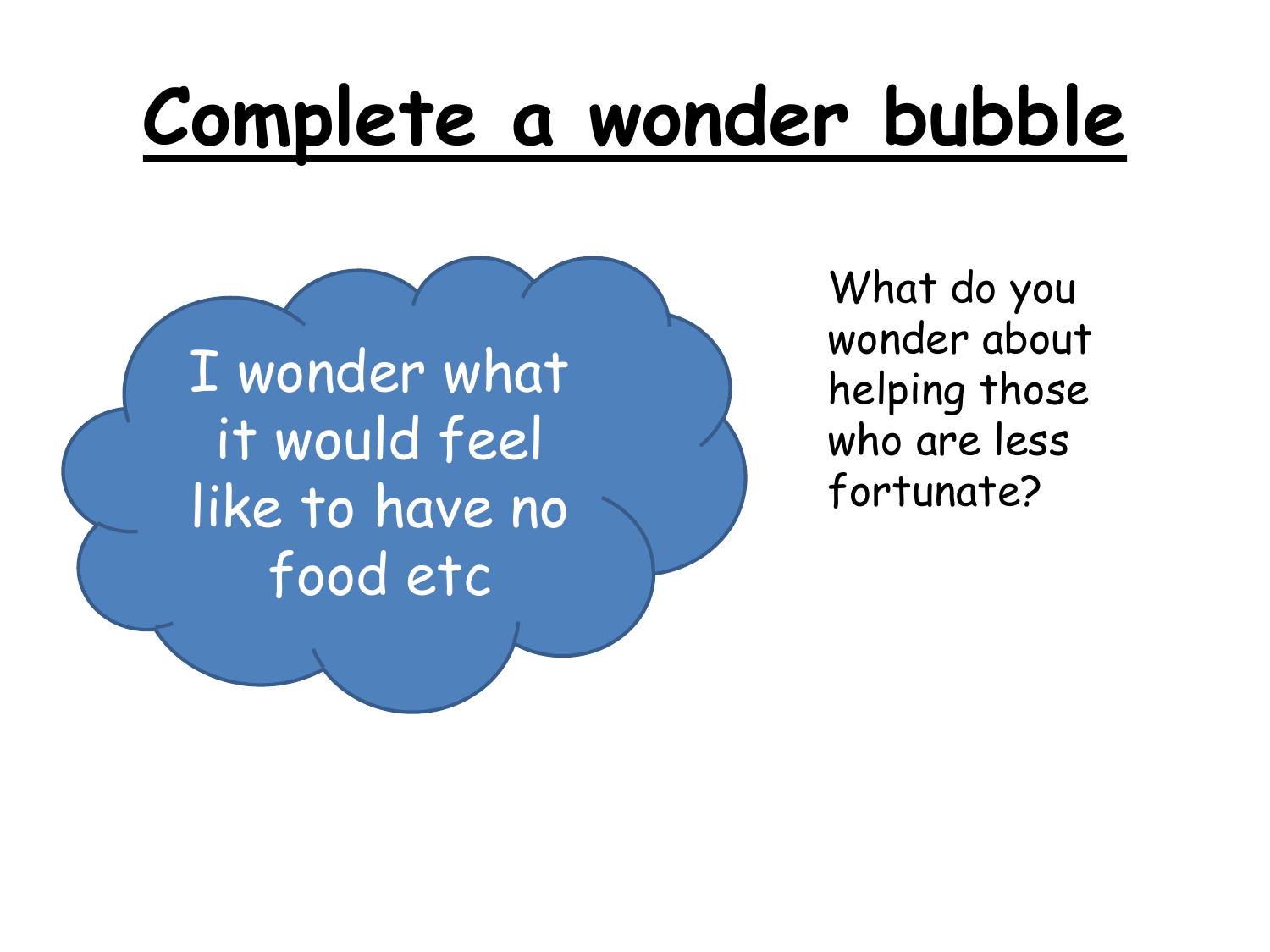## **Reflection:**

- Let's have a quiet moment to reflect on and appreciate how important it is to listen and to share.
- Think about the joys and the cost of listening and sharing.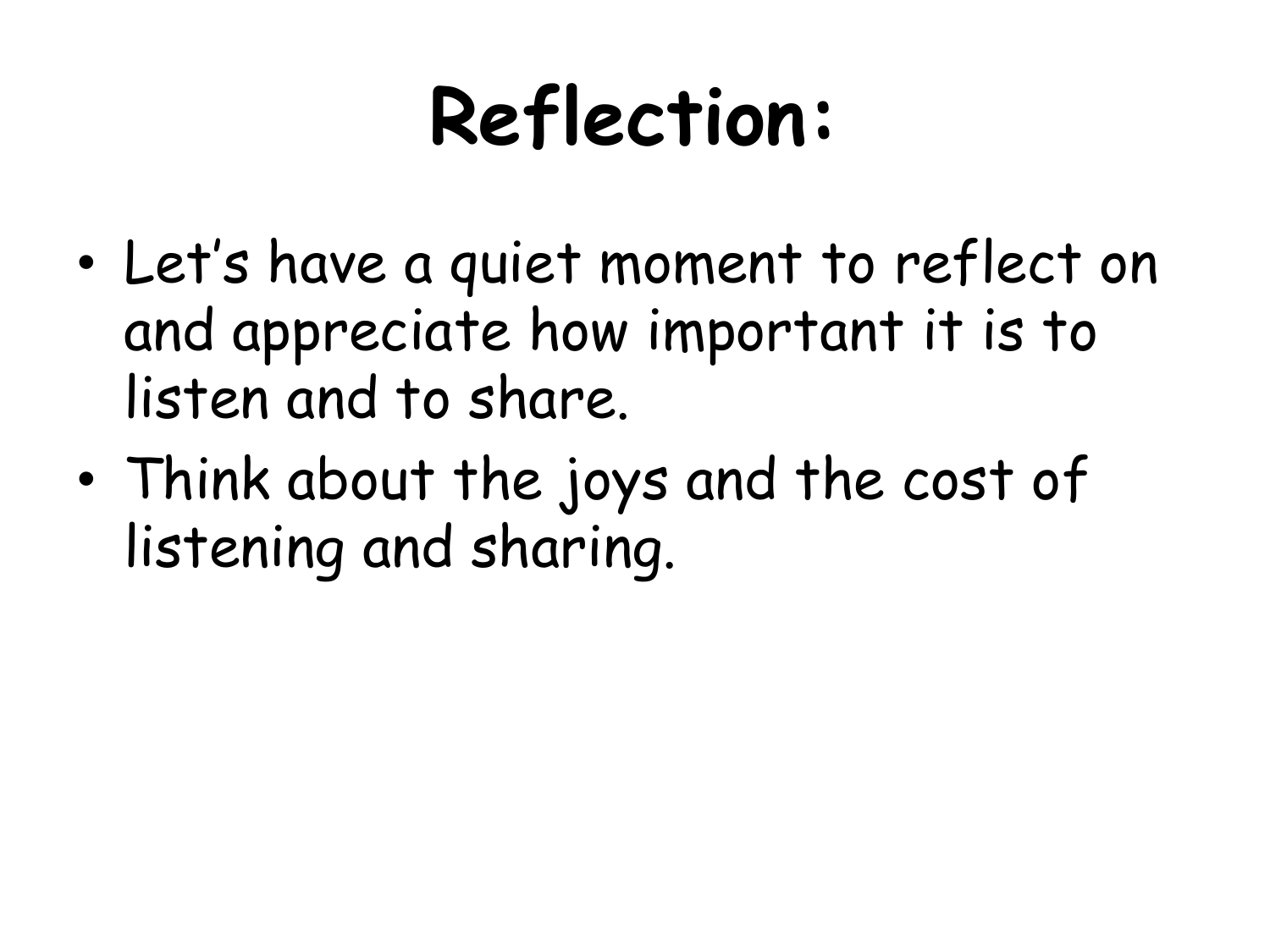